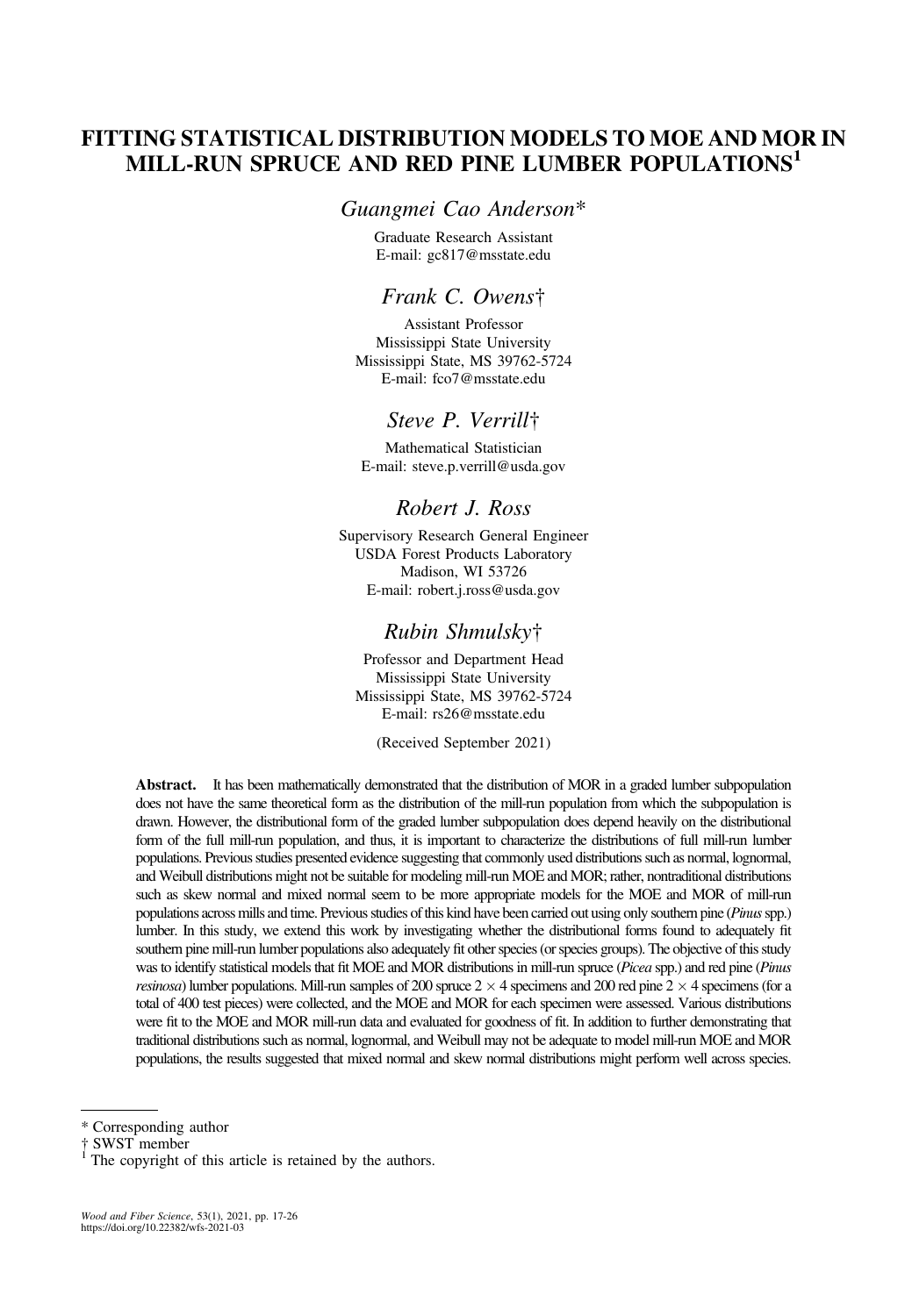Keywords: Full lumber population, mill-run, MOE, MOR, normal distribution, Weibull, skew normal, mixture of bivariate normals, spruce, red pine.

#### INTRODUCTION

The MOE of graded lumber is often modeled as a normal distribution, and the MOR of graded lumber as a normal, lognormal, or Weibull distribution [\(Green and Evans 1987; Evans et al 1997](#page-8-0); [ASTM](#page-7-0) [2017a, 2017b\)](#page-7-0). However, [Verrill et al \(2012, 2015\)](#page-8-0) demonstrated mathematically that the distribution of MOR in a graded subpopulation will not have the same theoretical form as the distribution of the MOR in the full, ungraded (or "mill-run") population from which the subpopulation is drawn. Instead, the distributional form of the MOR in graded lumber will be pseudo-truncated, exhibiting thinned tails [\(Verrill](#page-8-0) [et al 2012, 2015](#page-8-0)).

[Verrill et al \(2013, 2014](#page-8-0), [2019, 2020a\)](#page-8-0) established empirically that the MOR distributions of visual grades of lumber are not two-parameter Weibulls and do indeed display pseudo-truncated behavior.

Because the exact form of a pseudo-truncated MOR distribution for graded lumber depends heavily on the mill-run MOR population from which the graded subpopulation is drawn, it is important to characterize the distributions of mill-run populations. Based on research that studied the bending properties of eight mill-run southern pine (Pinus spp.) lumber populations from different mills and different times of the year, [Owens et al \(2020\)](#page-8-0) presented evidence suggesting that normal, lognormal, and Weibull distributions might not be suitable for modeling millrun MOE and MOR, and that nontraditional distributions such as skew normal and mixed normal seem to be more adequate models for the MOE and MOR of those mill-run populations.

Previously, studies of this kind have been carried out using only southern pine lumber. In this study, we extend this work by investigating whether the distributional forms found to adequately fit southern pine mill-run lumber populations also adequately fit other species (or species groups). The objective of this study was to identify statistical models that adequately fit MOE and MOR distributions in mill-run red pine (Pinus resinosa) and spruce (Picea spp.) lumber populations.

#### MATERIALS AND METHODS

## Sampling

Two mill-run samplings were acquired for this research. One was sampled from spruce production at a New Hampshire mill, and the other was sampled from red pine production at a Minnesota mill. Each sampling consisted of 200 pieces of rough, kiln-dried  $2 \times 4$  lumber. The nominal length was 8 feet (243.84 cm).

For each sampling, from weekly kiln production, a kiln package was randomly selected. After the top course of lumber was removed, the subsequent 200 pieces of lumber were sampled. A detailed sampling scheme can be found in [Owens et al \(2018, 2019\)](#page-8-0). All materials were pulled before grades were assigned. The samplings include qualities from the "best" to the "worst," even pieces that might not make grade and otherwise be discarded.

All samples were transported to (name of university redacted for review) and planed to average dimensions of 1.5 inches by 3.5 inches  $(3.81 \times 8.89 \text{ cm})$ . Although specimens were pulled as mill-run materials, all the samples were graded by a Northeastern Lumber Manufacturers Association (NELMA, Cumberland Center, ME)–certified grader for additional data in case of further analysis.

## **Testing**

For each specimen, elasticity (static MOE and dynamic MOE) and strength (MOR) properties were assessed. Nondestructive tests were performed to estimate two forms of dynamic MOE (transverse and longitudinal), and a static bending test per ASTM D 198-15 (a destructive test) was performed to measure the static MOE and MOR.

Metriguard's E-Computer Model 340 (Metriguard, Inc., Pullman, WA, [www.metriguard.com](http://www.metriguard.com)) was used to estimate the dynamic MOE by measuring transverse vibration. Each specimen was placed flatwise on two tripods supporting the test piece at each end. One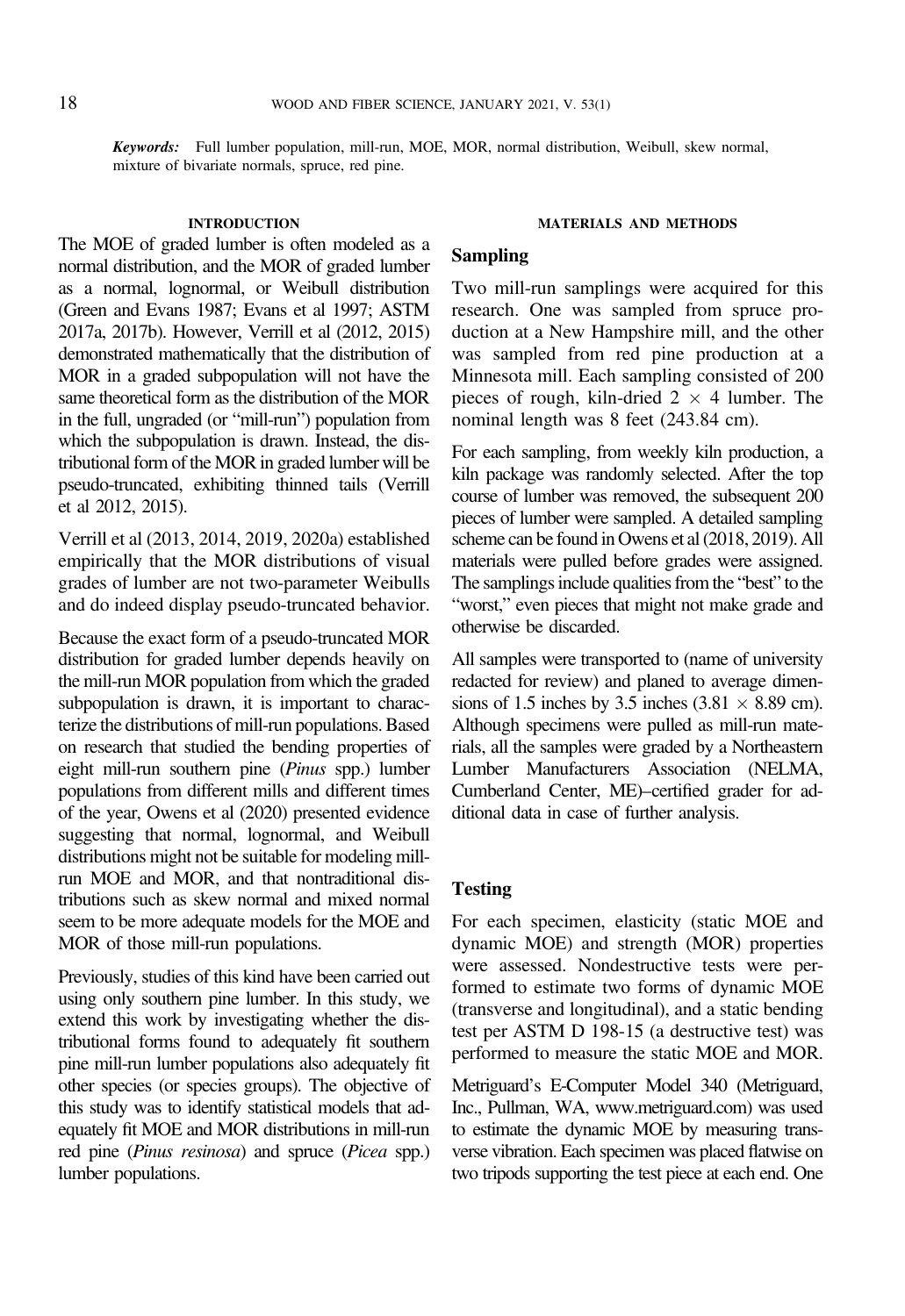tripod was topped with a transducer connected to a computer to capture the oscillation introduced by a slight tap at the middle of the board. After sensing the vibration and measuring the weight, the E-computer calculated the dynamic MOE by Eq 1:

$$
E = (f^2WS^3)/(CIg), \tag{1}
$$

where  $E$  is dynamic MOE,  $f$  is the resonant frequency,  $W$  is the weight,  $S$  is the span,  $C$  is a constant,  $I$  is the moment of inertia, and  $g$  is the acceleration due to gravity ([Ross 2015](#page-8-0)).

The other form of dynamic MOE was estimated by measuring longitudinal acoustic velocity using Fibre-gen's Director HM200 (Fibre-gen Limited, Christchurch, New Zealand, www.fi[bre-gen.com\)](http://www.fibre-gen.com). Each test piece was placed flatwise on two sawhorses with the sensor of the Fibre-gen device held firmly against one end of the board. A hammer was used to tap at the same end and initiate an acoustic wave that traveled back and forth longitudinally. The acoustic velocity value measured by the sensor was used in Eq 2 to calculate the MOE value.

$$
E = \rho V^2, \tag{2}
$$

where E is dynamic MOE,  $\rho$  is density, and V is velocity.

Static MOE and MOR were measured by a thirdpoint static bending test performed on an Instron universal testing machine per ASTM D 198-15 ([ASTM 2015](#page-7-0)) with a span-to-depth ratio of 17:1 ([Fig 1\)](#page-3-0). The test span was thus 59.5 inches (151.13 cm). This 59.5-inch span was then randomly positioned, lengthwise, to each test specimen's approximate 96-inch length. Each test specimen was randomly determined and marked within the eight-foot-long board before the test. The test piece was placed edgewise in the fixture. A load was applied until full rupture, and the deflection was measured by an extensometer placed under the bottom edge of the midspan. Before any statistical analysis, MOR and three measures of MOE were adjusted to a common MC of 15% per ASTM D 1990-16 ([ASTM 2016\)](#page-7-0). The average MC of the spruce samples was

 $15.1\%$  (SD = 0.96), and the average MC of the red pine samples was  $11.5\%$  (SD = 0.80).

One specimen of spruce broke before the bending test, and that record was removed listwise. Also, Metriguard's E-computer was unable to obtain the dynamic MOE value of one specimen of spruce. Fibre-gen's Director HM200 was unable to obtain the dynamic MOE values of two specimens of spruce and five specimens of red pine. Accordingly, the missing data were removed pairwise.

### Statistical Methods

In total, six distributions were selected as candidate distributions to fit to the MOR and MOE data so that they could be evaluated for goodness of fit. Based on past studies ([Galligan et al 1986](#page-8-0); [Green](#page-8-0) [and Evans 1987](#page-8-0); [Evans et al 1997;](#page-8-0) [ASTM 2017a](#page-7-0), [2017b](#page-7-0)), four commonly used distributions normal, lognormal, two-parameter Weibull, and three-parameter Weibull—were selected. In addition, two nontraditional distributions—skew normal, and mixed normal—were selected based on previous research ([Verrill et al 2017; Owens](#page-8-0) [et al 2018](#page-8-0), [2019](#page-8-0), [2020\)](#page-8-0). The probability density function for each distribution can be found in the Appendix section.

R ([R Core Team 2018\)](#page-8-0) was used to perform normal and lognormal fits. Fortran programs written by the authors were used to perform the two-parameter Weibull, three-parameter Weibull, skew normal, and mixed normal fits. To assess goodness of fit, the nortest package ([Gross and](#page-8-0) [Ligges 2015](#page-8-0)) in  $R$  was used to perform Cramér-von Mises (CVM) and Anderson-Darling tests for normal and lognormal distributions. The R shapiro.test command was used to perform Shapiro–Wilk tests for normal and lognormal distributions. The EWGoF package ([Krit 2017\)](#page-8-0) in  $R$  was used to perform CVM and Anderson–Darling tests for the two-parameter Weibull distribution. Fortran programs using a parametric bootstrap simulation were used to perform CVM tests for three-parameter Weibull, skew normal, and mixed normal distributions.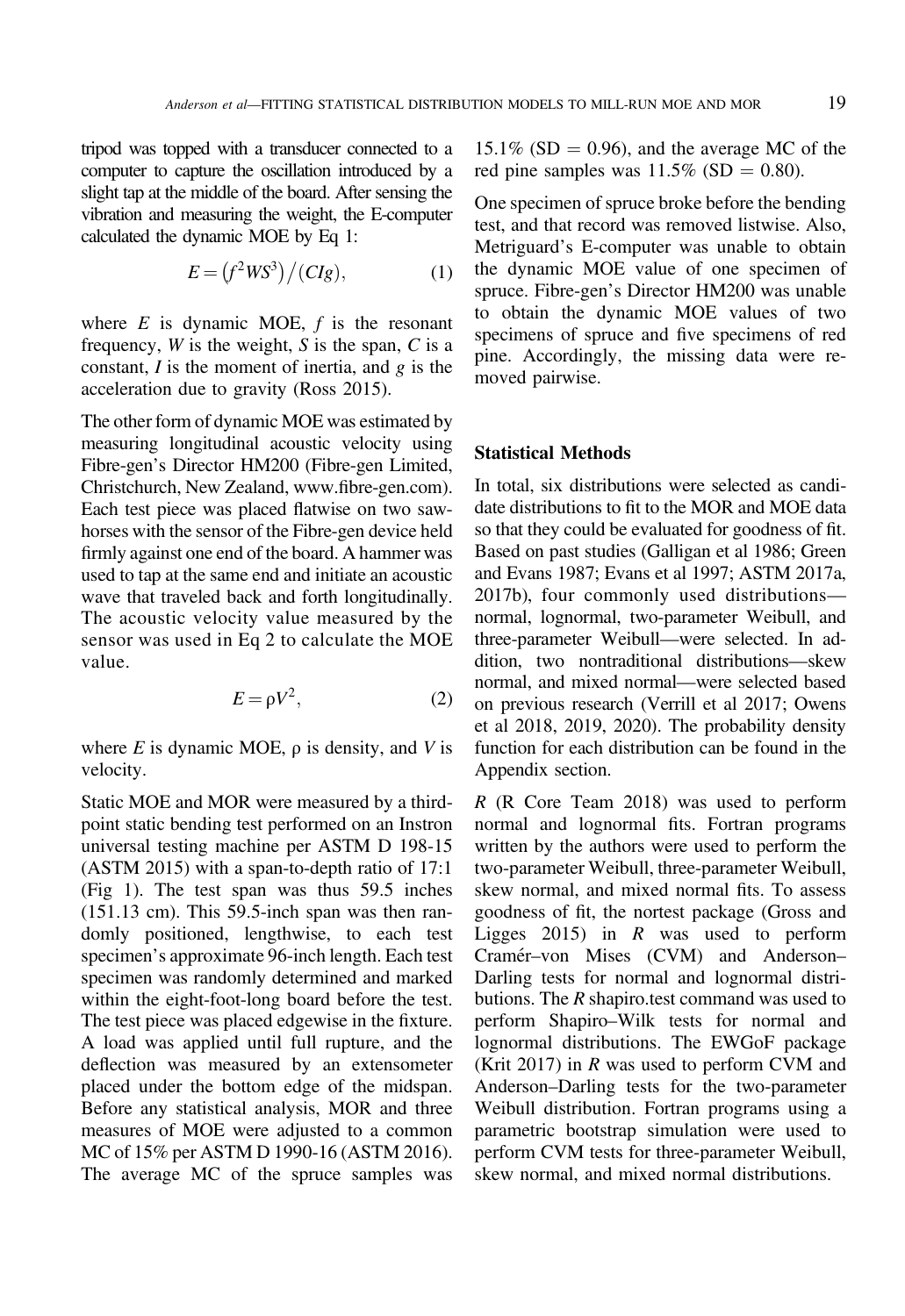<span id="page-3-0"></span>

Figure 1. Third-point static bending test fixture per ASTM D 198-15.

### **RESULTS**

The results of the goodness-of-fit tests for spruce and red pine are presented in Tables 1 and [2.](#page-4-0) The histograms and probability plots for each combination of four variables (static MOE, E-computer E, Director E, and MOR) and six distributions (normal, lognormal, two-parameter Weibull, three-parameter Weibull, skew normal, and mixed normal) for both species can be found at [https://www1.fpl.fs.fed.us/](https://www1.fpl.fs.fed.us/spruce_redpine_plots.html) [spruce\\_redpine\\_plots.html](https://www1.fpl.fs.fed.us/spruce_redpine_plots.html).

|              | $\boldsymbol{N}$ | GOF test                    | Distribution |           |                 |                   |             |              |  |
|--------------|------------------|-----------------------------|--------------|-----------|-----------------|-------------------|-------------|--------------|--|
| Property     |                  |                             | Normal       | Lognormal | Two-par Weibull | Three-par Weibull | Skew normal | Mixed normal |  |
| Static MOE   | 199              | Shapiro-Wilk                | 0.46         | < 0.0001  |                 |                   |             |              |  |
|              |                  | CVM.                        | 0.31         | < 0.0001  | 0.87            |                   |             |              |  |
|              |                  | Anderson–Darling            | 0.33         | < 0.0001  | 0.88            |                   |             |              |  |
|              |                  | CVM simulation <sup>a</sup> |              |           |                 | 0.775             | 0.365       | 0.604        |  |
| E-computer E | 198              | Shapiro-Wilk                | 0.26         | < 0.0001  |                 |                   |             |              |  |
|              |                  | <b>CVM</b>                  | 0.25         | < 0.0001  | 0.98            |                   |             |              |  |
|              |                  | Anderson-Darling            | 0.27         | < 0.0001  | 0.98            |                   |             |              |  |
|              |                  | CVM simulation              |              |           |                 | 0.957             | 0.999       | 0.740        |  |
| Director E   | 197              | Shapiro-Wilk                | 0.67         | < 0.0001  |                 |                   |             |              |  |
|              |                  | <b>CVM</b>                  | 0.56         | < 0.0001  | 0.43            |                   |             |              |  |
|              |                  | Anderson–Darling            | 0.57         | < 0.0001  | 0.34            |                   |             |              |  |
|              |                  | CVM simulation              |              |           |                 | 0.465             | 0.785       | 0.873        |  |
| <b>MOR</b>   | 199              | Shapiro-Wilk                | 0.20         | < 0.0001  |                 |                   |             |              |  |
|              |                  | CVM                         | 0.68         | < 0.0001  | 0.73            |                   |             |              |  |
|              |                  | Anderson–Darling            | 0.50         | < 0.0001  | 0.53            |                   |             |              |  |
|              |                  | CVM simulation              |              |           |                 | 0.259             | 0.539       | 0.237        |  |

Table 1. GOF *p*-values for spruce.

CVM, Cramér–von Mises; GOF, goodness of fit; par, parameter; E-computer E, dynamic MOE as tested with the E-computer device; Director E, dynamic MOE as the U.S. (Specifyre 1, 2007) and the Director H, and the Director H,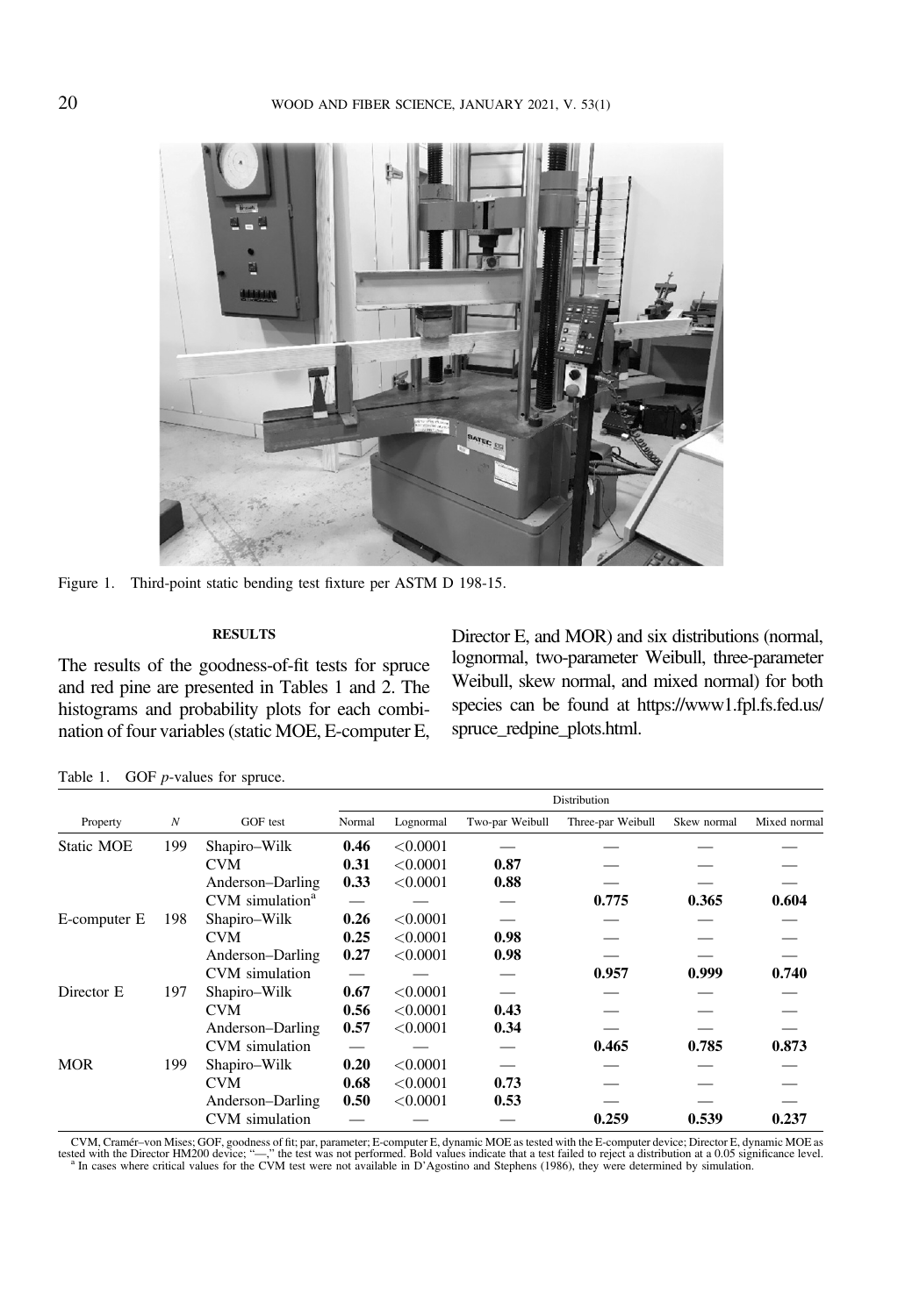|                   | $\boldsymbol{N}$ |                             | Distribution |           |                 |                   |             |              |  |
|-------------------|------------------|-----------------------------|--------------|-----------|-----------------|-------------------|-------------|--------------|--|
| Property          |                  | GOF test                    | Normal       | Lognormal | Two-par Weibull | Three-par Weibull | Skew normal | Mixed normal |  |
| <b>Static MOE</b> | 200              | Shapiro-Wilk                | < 0.0001     | 0.77      |                 |                   |             |              |  |
|                   |                  | CVM.                        | < 0.0001     | 0.67      | < 0.0001        |                   |             |              |  |
|                   |                  | Anderson–Darling            | < 0.0001     | 0.73      | < 0.0001        |                   |             |              |  |
|                   |                  | CVM simulation <sup>a</sup> |              |           |                 | 0.059             | 0.351       | 0.249        |  |
| E-computer E      | <b>200</b>       | Shapiro-Wilk                | < 0.0001     | 0.47      |                 |                   |             |              |  |
|                   |                  | CVM.                        | < 0.0001     | 0.49      | < 0.0001        |                   |             |              |  |
|                   |                  | Anderson–Darling            | < 0.0001     | 0.52      | < 0.0001        |                   |             |              |  |
|                   |                  | CVM simulation              |              |           |                 | 0.044             | 0.549       | 0.921        |  |
| Director E        | 195              | Shapiro-Wilk                | < 0.0001     | 0.43      |                 |                   |             |              |  |
|                   |                  | CVM                         | < 0.0001     | 0.55      | < 0.0001        |                   |             |              |  |
|                   |                  | Anderson–Darling            | < 0.0001     | 0.48      | < 0.0001        |                   |             |              |  |
|                   |                  | CVM simulation              |              |           |                 | 0.001             | 0.247       | 0.723        |  |
| <b>MOR</b>        | 200              | Shapiro-Wilk                | < 0.0001     | 0.05      |                 |                   |             |              |  |
|                   |                  | <b>CVM</b>                  | < 0.0001     | 0.09      | < 0.0001        |                   |             |              |  |
|                   |                  | Anderson–Darling            | < 0.0001     | 0.09      | < 0.0001        |                   |             |              |  |
|                   |                  | CVM simulation              |              |           |                 | < 0.001           | 0.007       | 0.974        |  |

<span id="page-4-0"></span>Table 2. GOF *p*-values for red pine.

GOF, goodness of fit; par, parameter; E-computer E, dynamic MOE as tested with the E-computer device; Director E, dynamic MOE as tested with the Director HM200 device; CVM, Cramér–von Mises; "-," the test was not performed The cases where critical values for the CVM test were not available in D'[Agostino and Stephens \(1986\)](#page-7-0), they were determined by simulation.

Table 3 shows the number of times that a distribution was rejected by the goodness-of-fit test at a 0.05 significance level. (A value of 0 indicates that it failed to reject, and a value of 1 indicates that it was rejected.) The bottom row shows the total number of times the distribution was rejected across species and properties. The value can range from 0 to 8. Lower numbers suggest that the distribution might be a good model for strength and stiffness across these species. Probability plots for mixed normal and skew normal distributional fits to bending properties in spruce and red pine appear in [Figs 2](#page-5-0) and [3](#page-6-0).

#### DISCUSSION

For the southern pine data in [Owens et al \(2020\),](#page-8-0) the normal, lognormal, two-parameter Weibull,

Table 3. Goodness-of-fit test summary rejection score card.

and three-parameter Weibull distributions showed differences in fit quality among mills and between seasons. In the current study of spruce and red pine, these four distributions showed differences in fit quality between species. For example, while normal and two-parameter Weibull showed adequate fits across all properties in the spruce data, they yielded poor fits across all properties in the red pine data. On the other hand, while lognormal showed adequate fits across all properties in the red pine data, it yielded poor fits across all properties in the spruce data. Similarly, three-parameter Weibull exhibited adequate fit for all properties in spruce but poor fit for all properties, except static MOE in red pine. When the comparison also includes the results of the goodnessof fit-tests for southern pine reported in [Owens et al](#page-8-0)

| Species  | Property     | Normal | Lognormal | Two-par Weibull | Three-par Weibull | Skew normal | Mixed normal |
|----------|--------------|--------|-----------|-----------------|-------------------|-------------|--------------|
| Spruce   | Static MOE   |        |           |                 |                   |             |              |
|          | E-computer E |        |           |                 |                   |             |              |
|          | Director E   |        |           |                 |                   |             |              |
|          | <b>MOR</b>   |        |           |                 |                   |             |              |
| Red pine | Static MOE   |        |           |                 |                   |             |              |
|          | E-computer E |        |           |                 |                   |             |              |
|          | Director E   |        |           |                 |                   |             |              |
|          | <b>MOR</b>   |        |           |                 |                   |             |              |
| Total    |              |        |           |                 |                   |             |              |

par, parameter; E-computer E, dynamic MOE as tested with E-computer device; Director E, dynamic MOE as tested with Director HM200 device. The numbers in the table indicate the number for which a distribution was rejected by a goodness-of-fit test at a 0.05 significance level for each of the four properties (static MOE, Ecomputer E, Director E, and MOR). These numbers (except for total) can be either 0 (failed to reject) or 1 (rejected).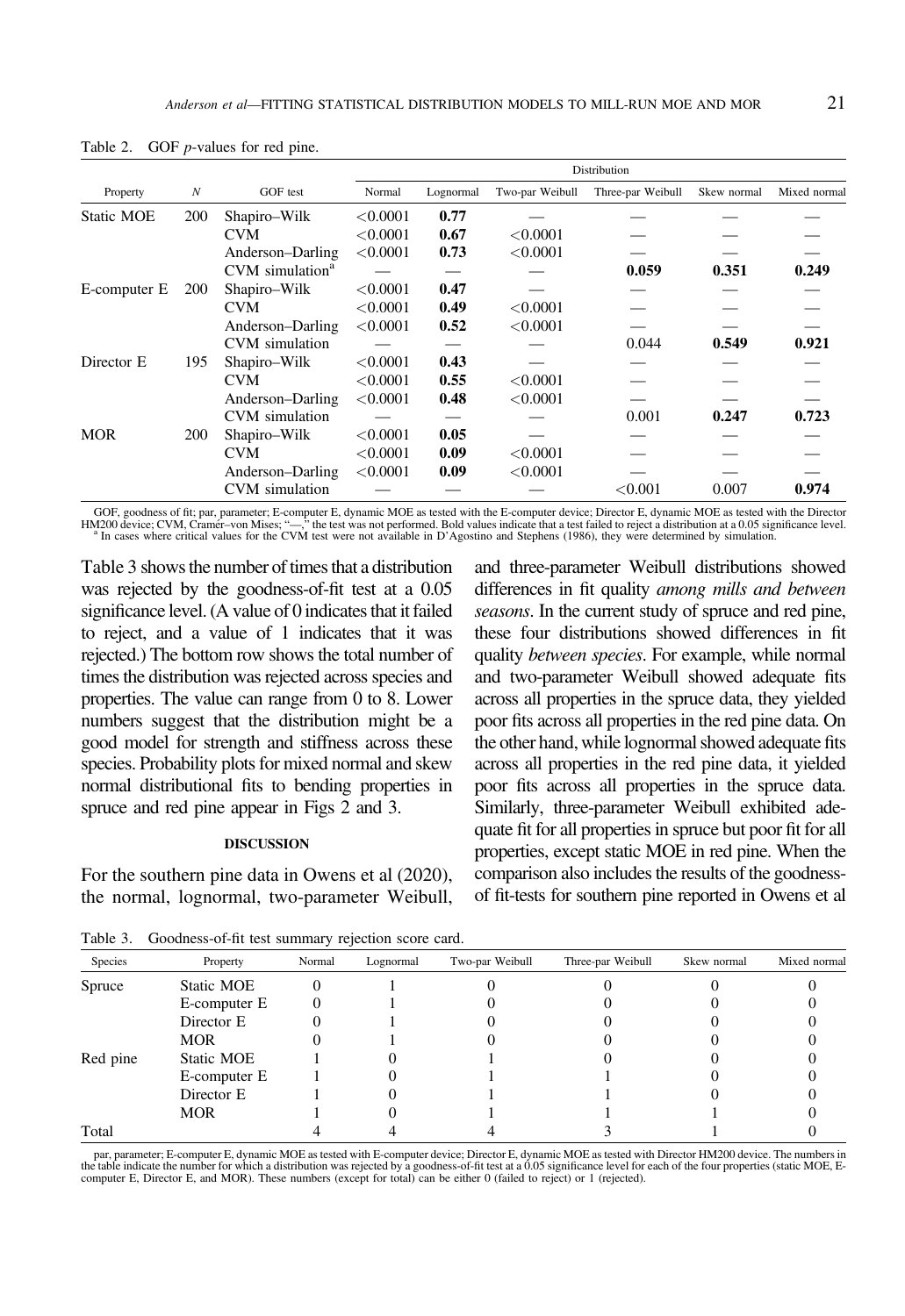<span id="page-5-0"></span>

Figure 2. Probability plots for skew normal and mixed normal distributional fits to bending properties in spruce. For each plot, X and Y axes are "ordered expected values" and "ordered observed values," respectively. The p-values are from Cramér-von Mises simulation tests.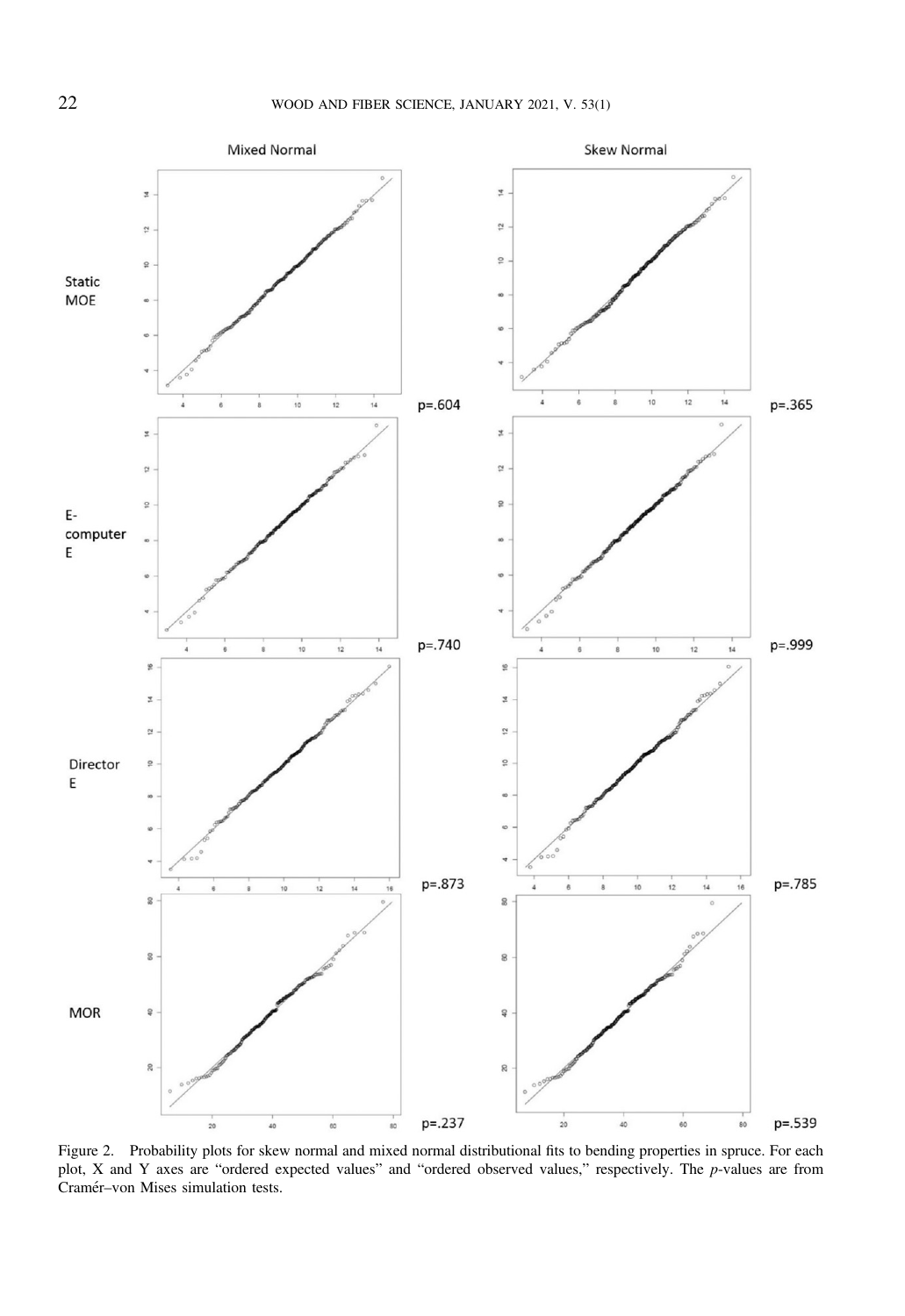<span id="page-6-0"></span>

Figure 3. Probability plots for skew normal and mixed normal distributional fits to bending properties in red pine. For each plot, X and Y axes are "ordered expected values" and "ordered observed values," respectively. The p-values are from Cramér-von Mises simulation tests.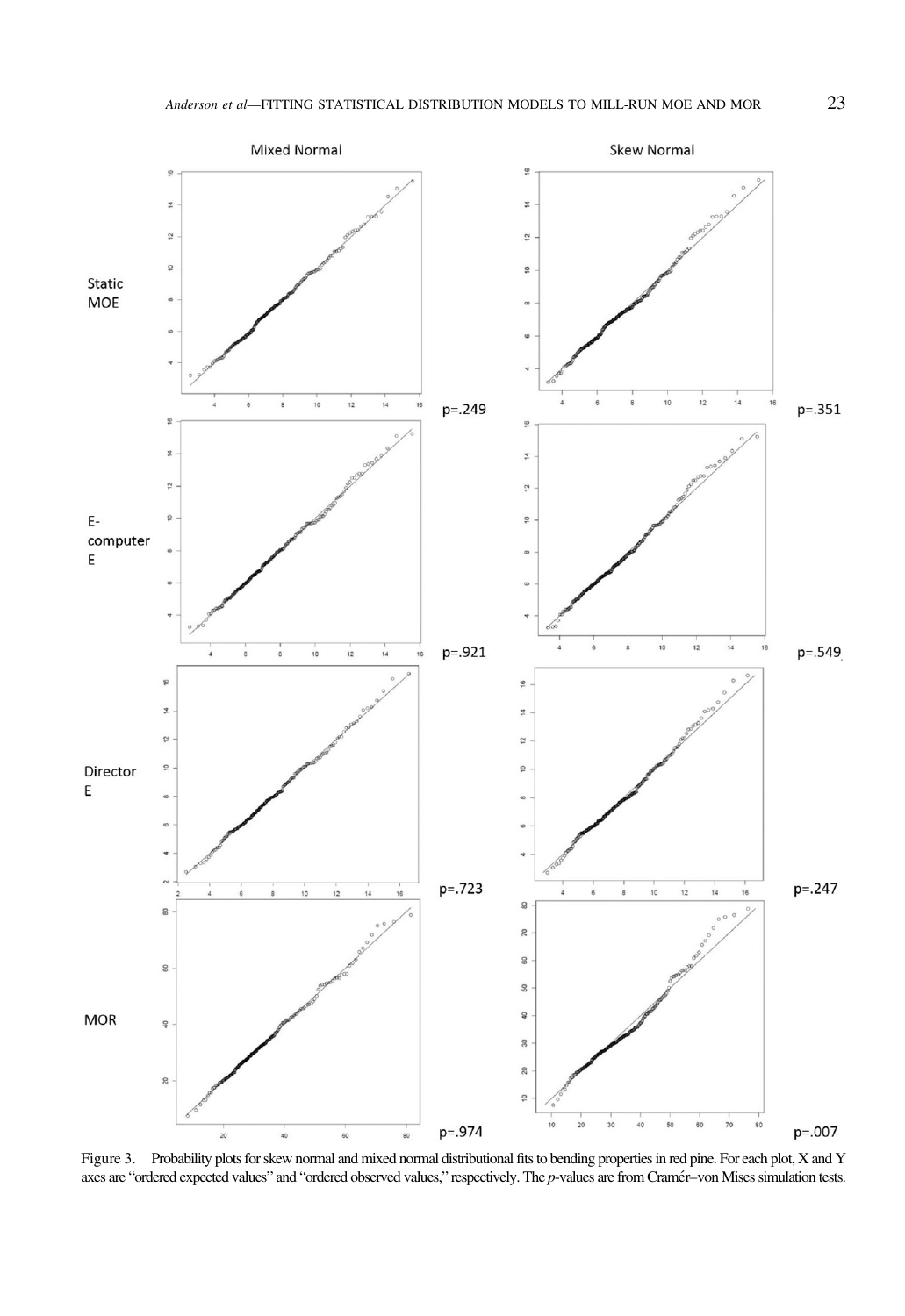<span id="page-7-0"></span>[\(2018, 2019, 2020](#page-8-0)), these inconsistencies in fit quality across species become even more apparent.

Based on tallies in [Table 3](#page-4-0), if one were to rank these six distribution models from best to worst according to the number of properties for which they seemed an adequate fit across both the spruce and red pine data, the order would be 1) mixed normal, 2) skew normal, 3) three-parameter Weibull, and 4) normal, lognormal, and two-parameter Weibull (in a threeway tie). Similar to the results reported in [Owens](#page-8-0) [et al \(2018, 2019, 2020\)](#page-8-0), skew normal and mixed normal performed well across all properties in both spruce and red pine, as illustrated in [Figs 2](#page-5-0) and [3](#page-6-0).

The results of all the mill-run studies thus far suggest that these two distributions might perform better across properties, mills, time, and even species than the traditional normal, lognormal, and Weibull distributions.We note however that recent work suggests that even if we can find a class of models that yields good fits to mill-run strength and stiffness distributions, the particular fits (the fitted parameters) can vary significantly from mill to mill and time to time.

For example, Anderson et al (2019) established that the means and standard deviations of mill-run property distributions could vary with time and that these variations could yield significant differences in the percentiles of the strength distributions of the corresponding grades produced by the mills. [Verrill](#page-8-0) [et al \(2020b\)](#page-8-0) demonstrated that observed changes from mill to mill and time to time sometimes yield large changes in the probabilities of board breakage at fixed loads for boards from the same nominal "grade."

Thus, although it is important to identify general classes of models that do a good job of fitting mill-run strength and stiffness distributions at a wide variety of mills, if the resulting specific fits vary widely from time to time and from mill to mill, scientists and engineers will still have a strong incentive to develop computer models that yield real-time in-line estimates of lumber properties based on measurements of stiffness, specific gravity, knot size and location, slope of grain, and other strength predictors.

### **CONCLUSION**

The objective of this study was to identify statistical models that adequately fit MOE and MOR distributions in mill-run red pine and spruce lumber populations. Mill-run samples of 200 red pine 2  $\times$  4 specimens and 200 spruce 2  $\times$  4 specimens (for a total of 400 test pieces) were collected, and the MOE and MOR for each specimen were assessed. Six distributions were fit to the MOE and MOR mill-run data and evaluated for goodness of fit. The results demonstrated that traditional distributions such as normal, lognormal, and Weibull might not be adequate to model MOE and MOR populations across species. Mixed normal and skew normal performed well across species.

### ACKNOWLEDGMENTS

This research was made possible by funding from the US Department of Agriculture Forest Service Forest Products Laboratory under Agreement No. 17-JV-11111133-035. Any opinions, findings, conclusion, or recommendations expressed in this publication are those of the authors and do not necessarily reflect the view of the US Department of Agriculture. The authors wish to acknowledge and thank the Northeastern Lumber Manufacturers Association (NELMA) for their gracious contributions to this research.

#### **REFERENCES**

- Anderson GC, Owens FC, Shmulsky R, Ross RJ (2019) Within-mill variation in the means and variances of MOE and MOR of mill-run lumber over time. Wood Fiber Sci 51(4):387-401.
- ASTM (2015) D198-15. Standard test methods of static tests of lumber in structural sizes. Annual book of ASTM standards. ASTM, West Conshohocken, PA.
- ASTM (2016) D1990-16. Standard practice for establishing allowable properties for visually-graded dimension lumber from in-grade tests of full-size specimens. Annual book of ASTM standards. ASTM, West Conshohocken, PA.
- ASTM (2017a) D2915-17. Standard practice for evaluating allowable properties for grades of structural lumber. Annual book of ASTM standards. ASTM, West Conshohocken, PA.
- ASTM (2017b) D5457-17. Standard specification for computing reference resistance of wood-based materials and structural connections for load and resistance factor design. Annual book of ASTM standards. ASTM, West Conshohocken, PA.
- D'Agostino RB, Stephens MA (1986) Goodness-of-fit techniques. Marcel Dekker, New York, NY.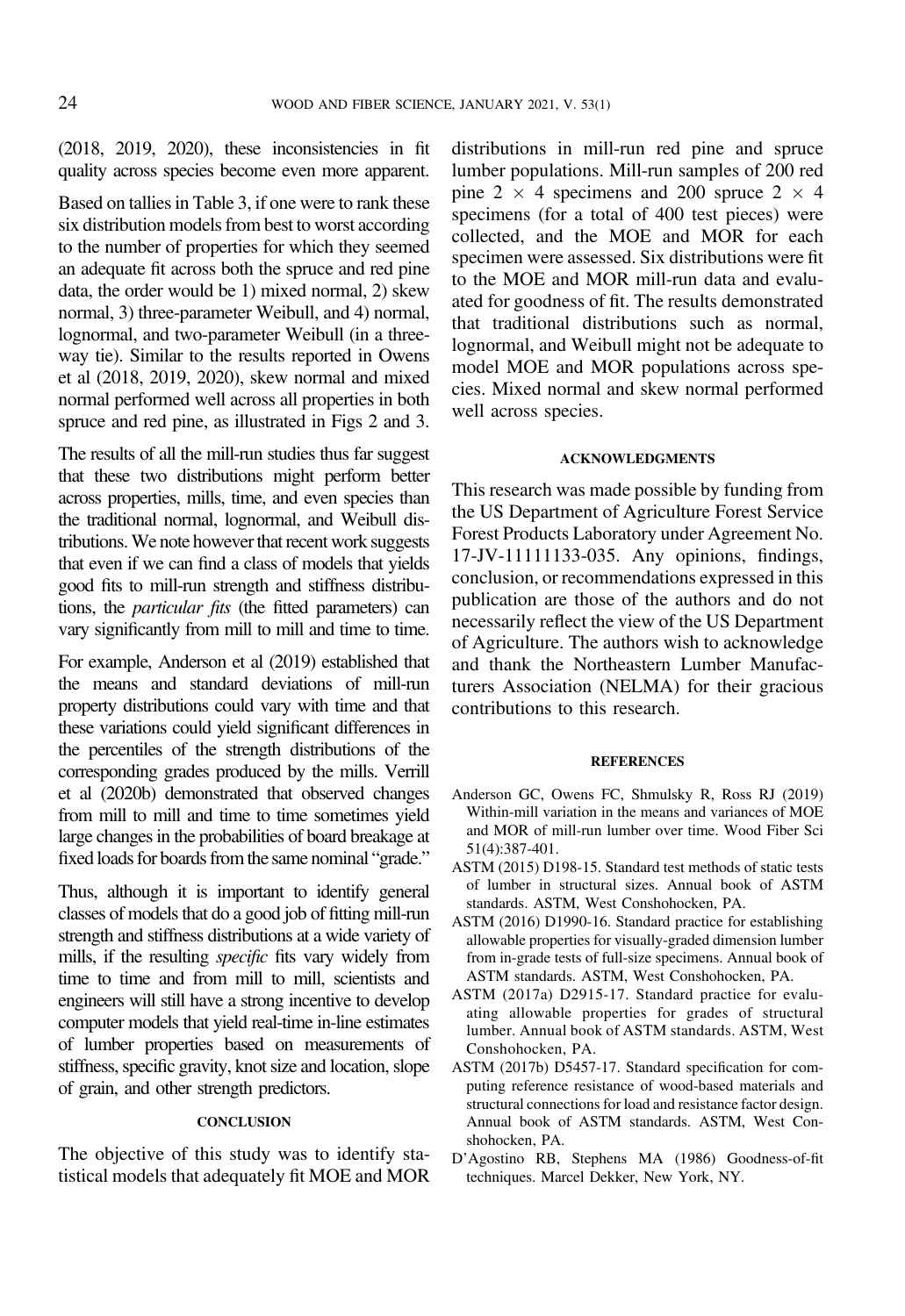- <span id="page-8-0"></span>Evans JW, Johnson RA, Green DW (1997) Goodness-of-fit tests for two-parameter and three-parameter Weibull distributions. Pages 159-178 in NL Johnson, N Balakrishnan, eds. Advances in the theory and practice of statistics: A volume in honor of Samuel Kotz. Wiley, New York, NY.
- Galligan WL, Hoyle RJ, Pellerin RF, Haskell JH, Taylor JR (1986) Characterizing the properties of 2-inch softwood dimension lumber with regressions and probability distributions: Project completion report. U.S. Department of Agriculture, Forest Service, Forest Products Laboratory, Madison, WI.
- Green DW, Evans JW (1987) Mechanical properties of visually graded lumber, Vol. 1-8. U.S. Department of Commerce. National Technical Information Service, Springfield, VA.
- Gross J, Ligges U (2015) nortest: Tests for Normality. R package version 1.0-4. [https://CRAN.R-project.org/package](https://CRAN.R-project.org/package=nortest)=[nortest](https://CRAN.R-project.org/package=nortest) (14 July 2020).
- Krit M (2017) EWGoF: Goodness-of-fit tests for the exponential and two-parameter Weibull distributions. R package version 2.2.1. [https://CRAN.R-project.org/package](https://CRAN.R-project.org/package=EWGoF)=[EWGoF](https://CRAN.R-project.org/package=EWGoF) (14 July 2020).
- Owens FC, Verrill SP, Kretschmann DE, Shmulsky R (2018) Distributions of MOE and MOR in a full lumber population. Wood Fiber Sci 50(3):265-279.
- Owens FC, Verrill SP, Shmulsky R, Ross RJ (2019) Distributions of modulus of elasticity and modulus of rupture in four mill run lumber populations. Wood Fiber Sci 51(2): 183-192.
- Owens FC, Verrill SP, Shmulsky R, Ross RJ (2020) Distributions of MOE and MOR in eight mill-run lumber populations (four mills at two times). Wood Fiber Sci 52(2):165-177.
- Ross RJ, (ed.) (2015) Nondestructive evaluation of wood: Second edition. General Technical Report FPL-GTR-238. U.S. Department of Agriculture, Forest Service, Forest Products Laboratory, Madison, WI. 169 pp.
- R Core Team (2018) R: A language and environment for statistical computing. R Foundation for Statistical Computing, Vienna, Austria.<https://www.R-project.org/> (14 July 2020).
- Verrill SP, Evans JW, Kretschmann DE, Hatfield CA (2012) Asymptotically efficient estimation of a bivariate Gaussian-

Weibull distribution and an introduction to the associated pseudo-truncated Weibull. Research Paper FPL-RP-666. U.S. Department of Agriculture, Forest Service, Forest Products Laboratory, Madison, WI. 76 pp.

- Verrill SP, Evans JW, Kretschmann DE, Hatfield CA (2013) An evaluation of a proposed revision of the ASTM D 1990 grouping procedure. Research Paper FPL-RP-671. U.S. Department of Agriculture, Forest Service, Forest Products Laboratory, Madison, WI. 34 pp.
- Verrill SP, Evans JW, Kretschmann DE, Hatfield CA (2014) Reliability implications in wood systems of a bivariate Gaussian-Weibull distribution and the associated univariate pseudo-truncated Weibull. J Test Eval 42(2):412-419.
- Verrill SP, Evans JW, Kretschmann DE, Hatfield CA (2015) Asymptotically efficient estimation of a bivariate Gaussian-Weibull distribution and an introduction to the associated pseudo-truncated Weibull. Commun Stat Theory Methods 44:2957-2975.
- Verrill SP, Owens FC, Kretschmann DE, Shmulsky R (2017) Statistical models for the distribution of modulus of elasticity and modulus of rupture in lumber with implications for reliability calculations. Research Paper FPL-RP-692. U.S. Department of Agriculture, Forest Service, Forest Products Laboratory, Madison, WI. 51 pp.
- Verrill SP, Owens FC, Kretschmann DE, Shmulsky R, Brown L (2019) Visual and MSR grades of lumber are not two-parameter Weibulls and why it matters (with a discussion of censored data fitting). Research Paper FPL-RP-703. U.S. Department of Agriculture, Forest Service, Forest Products Laboratory, Madison, WI. 40 pp.
- Verrill SP, Owens FC, Kretschmann DE, Shmulsky R, Brown L (2020a) Visual and MSR grades of lumber are not 2-parameter Weibulls and why this may matter. J Test Eval 48(5):3946-3962.
- Verrill SP, Owens FC, Arvanitis MA, Kretschmann DE, Shmulsky R, Ross RJ, Lebow P (2020b) Estimated probability of breakage of lumber of a fixed "grade" can vary greatly from mill to mill and time to time. Research Paper FPL-RP-705. U.S. Department of Agriculture, Forest Service, Forest Products Laboratory, Madison, WI. 47 pp.